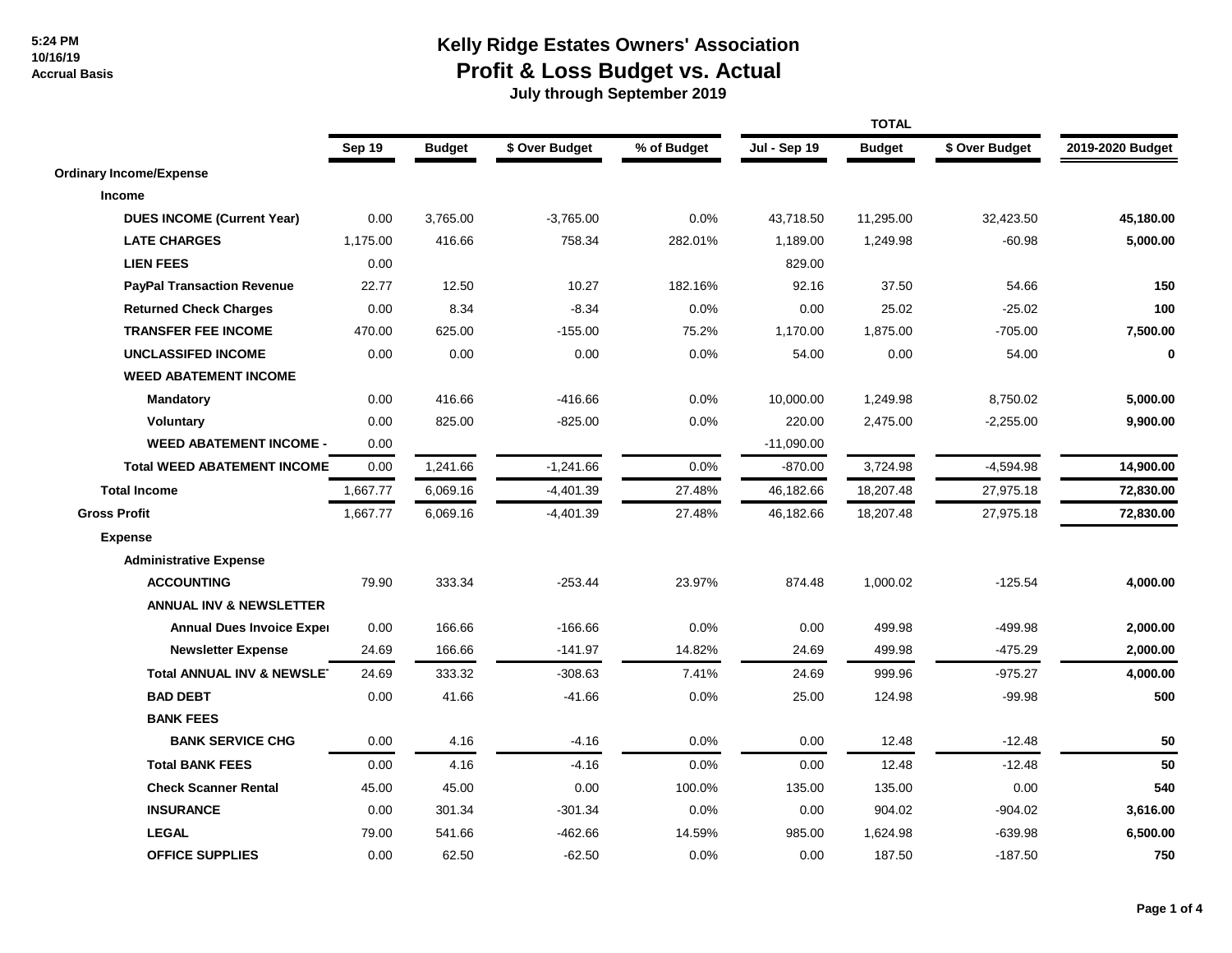## **Kelly Ridge Estates Owners' Association Profit & Loss Budget vs. Actual**

|                                         |          |               |                | <b>TOTAL</b> |              |               |                |                  |
|-----------------------------------------|----------|---------------|----------------|--------------|--------------|---------------|----------------|------------------|
|                                         | Sep 19   | <b>Budget</b> | \$ Over Budget | % of Budget  | Jul - Sep 19 | <b>Budget</b> | \$ Over Budget | 2019-2020 Budget |
| <b>P.O.BOX RENT</b>                     | 0.00     | 11.66         | $-11.66$       | 0.0%         | 0.00         | 34.98         | $-34.98$       | 140              |
| <b>PayPal Transaction Expense</b>       | 16.10    | 8.34          | 7.76           | 193.05%      | 62.87        | 25.02         | 37.85          | 100              |
| <b>Payroll Expenses</b>                 |          |               |                |              |              |               |                |                  |
| <b>Employer Taxes</b>                   | 0.00     | 0.00          | 0.00           | 0.0%         | 0.00         | 0.00          | 0.00           | 0                |
| <b>Mileage Reimbursement</b>            | 0.00     | 0.00          | 0.00           | 0.0%         | 0.00         | 0.00          | 0.00           | 0                |
| Wages                                   | 0.00     | 0.00          | 0.00           | 0.0%         | 0.00         | 0.00          | 0.00           | 0                |
| <b>Payroll Expenses - Other</b>         | 0.00     | 0.00          | 0.00           | 0.0%         | 0.00         | 0.00          | 0.00           | 0                |
| <b>Total Payroll Expenses</b>           | 0.00     | 0.00          | 0.00           | 0.0%         | 0.00         | 0.00          | 0.00           | $\mathbf 0$      |
| <b>POSTAGE</b>                          |          |               |                |              |              |               |                |                  |
| <b>BULK PERMIT FEE</b>                  | 0.00     | 19.59         | $-19.59$       | 0.0%         | 0.00         | 58.77         | $-58.77$       | 235              |
| <b>POSTAGE - Other</b>                  | 1.10     | 75.00         | $-73.90$       | 1.47%        | 4.03         | 225.00        | $-220.97$      | 900              |
| <b>Total POSTAGE</b>                    | 1.10     | 94.59         | $-93.49$       | 1.16%        | 4.03         | 283.77        | $-279.74$      | 1,135.00         |
| <b>PRINTING</b>                         | 0.00     | 25.00         | $-25.00$       | 0.0%         | $-1.00$      | 75.00         | $-76.00$       | 300              |
| <b>Rent Expense</b>                     | 425.00   | 425.00        | 0.00           | 100.0%       | 1,700.00     | 1,275.00      | 425.00         | 5,100.00         |
| <b>TELEPHONE &amp; INTERNET</b>         | 270.63   | 166.66        | 103.97         | 162.38%      | 571.91       | 499.98        | 71.93          | 2,000.00         |
| <b>Utilities</b>                        | 64.18    | 45.84         | 18.34          | 140.01%      | 312.31       | 137.52        | 174.79         | 550              |
| <b>Total Administrative Expense</b>     | 1,005.60 | 2,440.07      | $-1,434.47$    | 41.21%       | 4,694.29     | 7,320.21      | $-2,625.92$    | 29,281.00        |
| <b>AUTO/MILEAGE EXPENSE</b>             | 114.26   | 0.00          | 114.26         | 100.0%       | 172.84       | 0.00          | 172.84         | $\mathbf{0}$     |
| <b>Bank Service Charges</b>             | 0.00     | 0.00          | 0.00           | 0.0%         | 0.00         | 0.00          | 0.00           | 0                |
| <b>Communications and Event Exp.</b>    |          |               |                |              |              |               |                |                  |
| <b>SPECIAL EVENTS</b>                   |          |               |                |              |              |               |                |                  |
| <b>Annual Meeting Expense</b>           | 0.00     | 33.34         | $-33.34$       | 0.0%         | 0.00         | 100.02        | $-100.02$      | 400              |
| <b>CHRISTMAS TREE LIGHTII</b>           | 0.00     | 25.00         | $-25.00$       | 0.0%         | 0.00         | 75.00         | $-75.00$       | 300              |
| <b>Meet &amp; Greet</b>                 | 0.00     | 16.66         | $-16.66$       | 0.0%         | 0.00         | 49.98         | $-49.98$       | 200              |
| <b>Summer BBQ</b>                       | 0.00     | 16.66         | $-16.66$       | 0.0%         | 0.00         | 49.98         | $-49.98$       | 200              |
| <b>SPECIAL EVENTS - Other</b>           | 279.74   | 25.00         | 254.74         | 1,118.96%    | 279.74       | 75.00         | 204.74         | 300              |
| <b>Total SPECIAL EVENTS</b>             | 279.74   | 116.66        | 163.08         | 239.79%      | 279.74       | 349.98        | $-70.24$       | 1,400.00         |
| <b>WEB SITE</b>                         | 0.00     | 19.59         | $-19.59$       | 0.0%         | 646.70       | 58.77         | 587.93         | 235              |
| <b>Total Communications and Event I</b> | 279.74   | 136.25        | 143.49         | 205.31%      | 926.44       | 408.75        | 517.69         | 1,635.00         |
| <b>Executive Expenses</b>               |          |               |                |              |              |               |                |                  |
| <b>APRIL BALLOT MAILING</b>             | 0.00     | 208.34        | $-208.34$      | 0.0%         | 0.00         | 625.02        | $-625.02$      | 2,500.00         |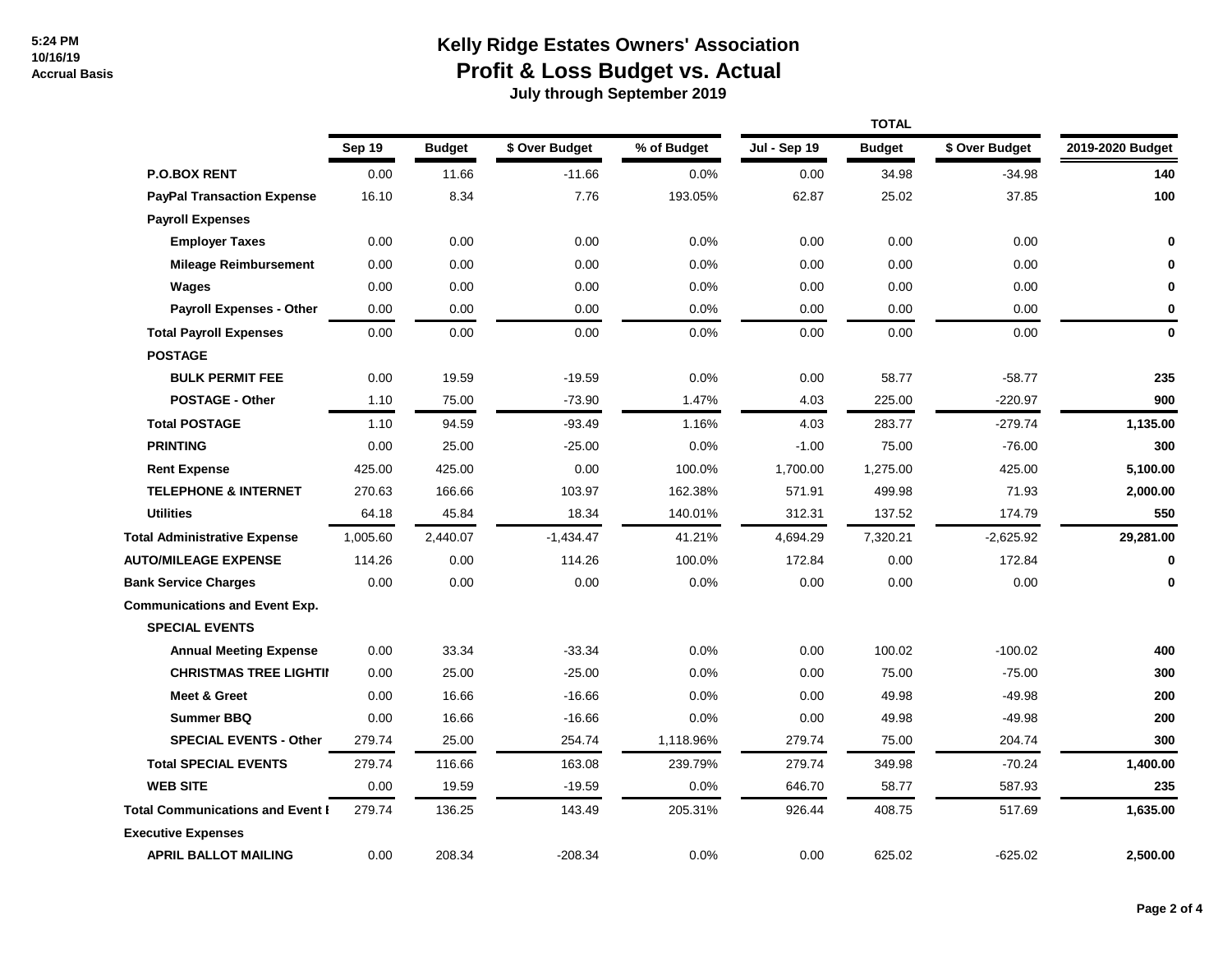## **Kelly Ridge Estates Owners' Association Profit & Loss Budget vs. Actual**

|                                       | Sep 19      | <b>Budget</b> | \$ Over Budget | % of Budget | Jul - Sep 19 | <b>Budget</b> | \$ Over Budget | 2019-2020 Budget |
|---------------------------------------|-------------|---------------|----------------|-------------|--------------|---------------|----------------|------------------|
| <b>CLEANUP PROJECT FALL</b>           | 3,792.00    | 125.00        | 3,667.00       | 3,033.6%    | 3,792.00     | 375.00        | 3,417.00       | 1,500.00         |
| <b>CLEANUP PROJECT SPRING</b>         | 0.00        | 125.00        | $-125.00$      | 0.0%        | 0.00         | 375.00        | $-375.00$      | 1,500.00         |
| <b>Security</b>                       | 0.00        | 41.66         | $-41.66$       | 0.0%        | 0.00         | 124.98        | $-124.98$      | 500              |
| <b>Weed Abatement</b>                 |             |               |                |             |              |               |                |                  |
| Lots                                  | 0.00        | 1,191.66      | $-1,191.66$    | 0.0%        | 8,800.00     | 3,574.98      | 5,225.02       | 14,300.00        |
| <b>Right of Way</b>                   | 0.00        | 333.34        | $-333.34$      | 0.0%        | 0.00         | 1,000.02      | $-1,000.02$    | 4,000.00         |
| <b>Total Weed Abatement</b>           | 0.00        | 1,525.00      | $-1,525.00$    | 0.0%        | 8,800.00     | 4,575.00      | 4,225.00       | 18,300.00        |
| <b>Total Executive Expenses</b>       | 3,792.00    | 2,025.00      | 1,767.00       | 187.26%     | 12,592.00    | 6,075.00      | 6,517.00       | 24,300.00        |
| <b>NOTARY FEES</b>                    | 10.00       | 20.84         | $-10.84$       | 47.99%      | 300.00       | 62.52         | 237.48         | 250              |
| <b>REPAIR AND MAINTENANCE</b>         | 0.00        | 0.00          | 0.00           | 0.0%        | 0.00         | 0.00          | 0.00           | 0                |
| Tax & Misc. Expenses                  |             |               |                |             |              |               |                |                  |
| <b>TAXES</b>                          |             |               |                |             |              |               |                |                  |
| <b>Federal Income Tax</b>             | 0.00        | 0.84          | $-0.84$        | 0.0%        | 0.00         | 2.52          | $-2.52$        | 10               |
| <b>State Income Tax</b>               | 10.00       | 0.84          | 9.16           | 1,190.48%   | 10.00        | 2.52          | 7.48           | 10               |
| <b>Tax Preparation Service</b>        | 1,280.00    | 50.00         | 1,230.00       | 2,560.0%    | 1,280.00     | 150.00        | 1,130.00       | 600              |
| <b>TAXES - Other</b>                  | 0.00        | 0.00          | 0.00           | $0.0\%$     | 0.00         | 0.00          | 0.00           | $\bf{0}$         |
| <b>Total TAXES</b>                    | 1,290.00    | 51.68         | 1,238.32       | 2,496.13%   | 1,290.00     | 155.04        | 1,134.96       | 620              |
| <b>Total Tax &amp; Misc. Expenses</b> | 1,290.00    | 51.68         | 1,238.32       | 2,496.13%   | 1,290.00     | 155.04        | 1,134.96       | 620              |
| <b>Temporary Services</b>             |             |               |                |             |              |               |                |                  |
| Labor                                 | 1,043.74    | 1,166.66      | $-122.92$      | 89.46%      | 3,890.97     | 3,499.98      | 390.99         | 14,000.00        |
| Mileage                               | 89.32       | 83.34         | 5.98           | 107.18%     | 274.68       | 250.02        | 24.66          | 1,000.00         |
| <b>Temporary Services - Other</b>     | 0.00        | 0.00          | 0.00           | 0.0%        | 0.00         | 0.00          | 0.00           | $\mathbf 0$      |
| <b>Total Temporary Services</b>       | 1,133.06    | 1,250.00      | $-116.94$      | 90.65%      | 4,165.65     | 3,750.00      | 415.65         | 15,000.00        |
| <b>TRAINING/SEMINAR EXPENSE</b>       | 0.00        | 12.50         | $-12.50$       | 0.0%        | 0.00         | 37.50         | $-37.50$       | 150              |
| <b>Total Expense</b>                  | 7,624.66    | 5,936.34      | 1,688.32       | 128.44%     | 24,141.22    | 17,809.02     | 6,332.20       | 71,236.00        |
| <b>Net Ordinary Income</b>            | $-5,956.89$ | 132.82        | $-6,089.71$    | -4,484.93%  | 22,041.44    | 398.46        | 21,642.98      | 1,594.00         |
| <b>Other Income/Expense</b>           |             |               |                |             |              |               |                |                  |
| Other Income                          |             |               |                |             |              |               |                |                  |
| <b>INTEREST INCOME</b>                | 0.00        | 0.00          | 0.00           | $0.0\%$     | 0.00         | 0.00          | 0.00           | 0                |
| <b>Total Other Income</b>             | 0.00        | 0.00          | 0.00           | 0.0%        | 0.00         | 0.00          | 0.00           | 0                |
|                                       |             |               |                |             |              |               |                |                  |